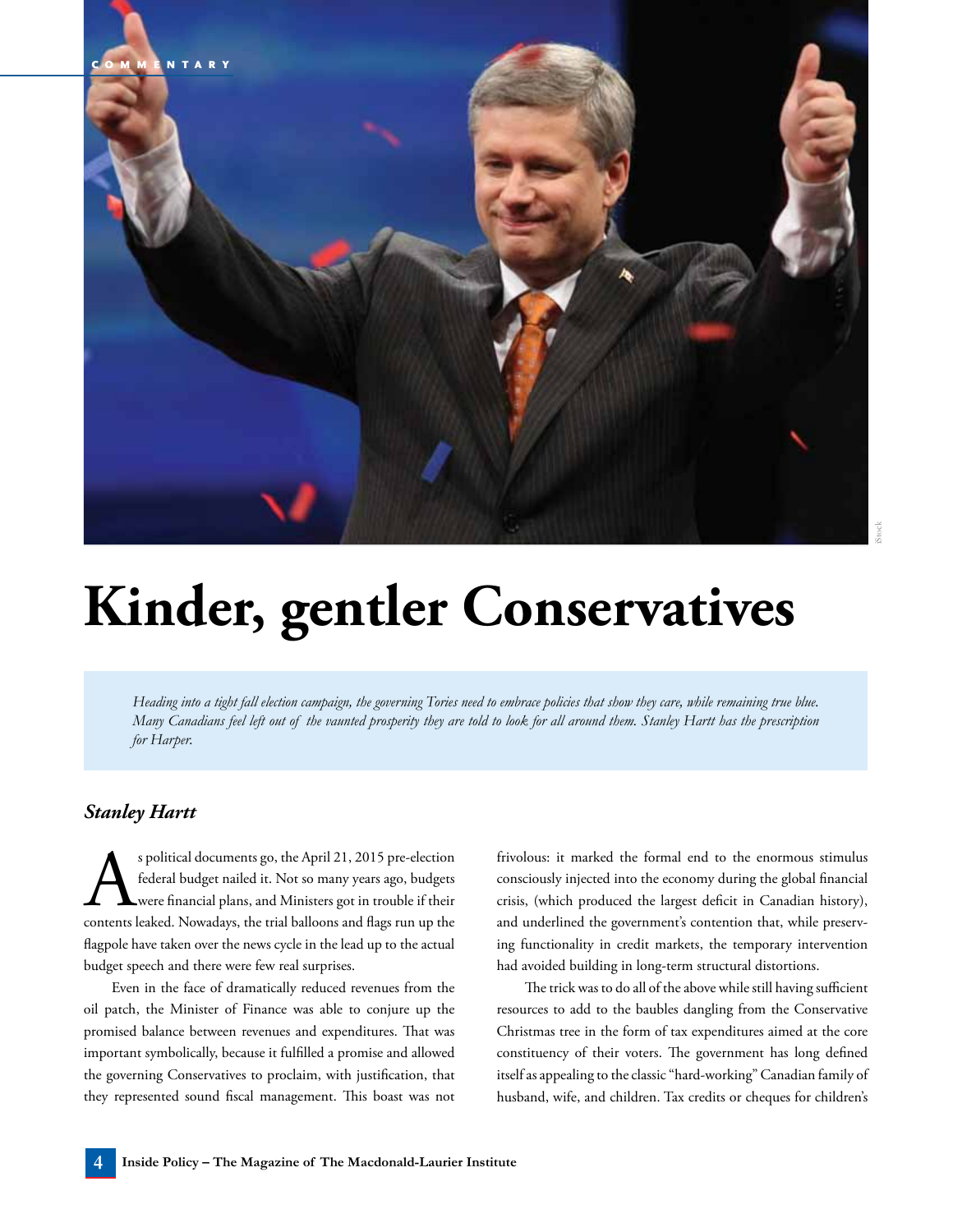fitness or participation in the arts, for using public transportation, for the costs of child care, for student textbooks, for serving as a volunteer firefighter, and dozens of other targeted measures have permitted the government to trumpet that it has introduced more than 180 tax relief measures at last count.

Budget 2015 was no exception. The Tax Free Savings Account annual contribution limit was increased to \$10,000. The minimum annual withdrawal from a Registered Retirement Income Fund was eased. The Universal Child Care Benefit and the Child Care Expense Deduction were enhanced. But the most-anticipated tax reduction of all, the Family Tax Cut, (known

> *If the recent Alberta election is any indication, people upset by the perception that the government is not 'doing' enough to alleviate hardship will turn a government out.*

colloquially as "income splitting"), which permits couples to shift up to \$50,000 in income from a high earner to their lower-earning spouse, was introduced, although, in order to avoid the accusation that this is a plum for the rich, savings from this measure are limited to \$2000.

The problem, however, is not that these measures, individually or collectively, are in fact regressive, offering proportionally larger advantages to higher income earners. The opposite is actually true. The risk, rather, is that thousands of individuals of potentially conservative bent may not recognize themselves in the list of favoured activities targeted by the various Tory tax incentives, and may even feel left out of the vaunted prosperity they are told to look for all around them.

The government crows that its sound economic management has resulted in "solid performance, [with] over 1.2 million more Canadians … working now than at the end of the recession in June 2009 – one of the strongest job creation records in the G-7 over this period [and that] the majority of these net new jobs have been full-time positions in high-wage, private-sector industries".

But senior workers, too old to employ yet too young to retire, and laid off highly-paid manufacturing workers or white collar executive level and clerical employees are living with a shrinking world of opportunity. They live off short-term, contract assignments which they find it harder and harder to obtain; they face increasingly thinner opportunities to earn a living; they are anxious about their futures in a world where our retirement savings regime is fractured into a hodgepodge of plans and programs, public and private. They feel left out by the rhetoric. But these folks do not show up in unemployment statistics and know that they are not included in the pretty little picture of middle-class prosperity.

Then there are the younger voters, just starting out in their working lives, who sense that the lifestyle available to their parents from career choice, advancement, income appreciation, and a rising standard of living will all be harder to come by in an age of underemployment, part-time, temporary jobs, and an absence of correlation between educational achievement and the behaviour of the labour market.

We know that governments are careful not to claim to be the source of employment growth, that jobs are actually created by the private sector. Governments usually acknowledge that their role is limited to creating the environment in which risk-takers will invest, build enterprises, and employ people.

But if the recent Alberta election is any indication, people upset by the perception that the government is not "doing" enough to alleviate hardship will turn a government out. The falling oil price was certainly not something the PC government of Alberta could have done a whole lot to prevent. The consequences in terms of mass lay-offs, inability to meet mortgage or car loan payments, and other financial pressure led to an unprecedented turn to the left and a majority NDP government. To be fair, Premier Jim Prentice helped this phenomenon along by arranging the defections from the Wild Rose Party, the too-tough by half austerity budget, and some loose-lipped quotable quotes.

So, as the October federal election shapes up as a battle among the three major parties all claiming to advance the interests of the "middle class", some recognition of the burdens many face would be a good idea. Not statements of the "I feel your pain", or "Message – I care" kind that contributed to the defeat of President George H. W. Bush at the hands of Bill Clinton, but some acknowledgement of the lot of these other "hard-working" Canadians would be in order.

No electoral strategist would advise the Prime Minister to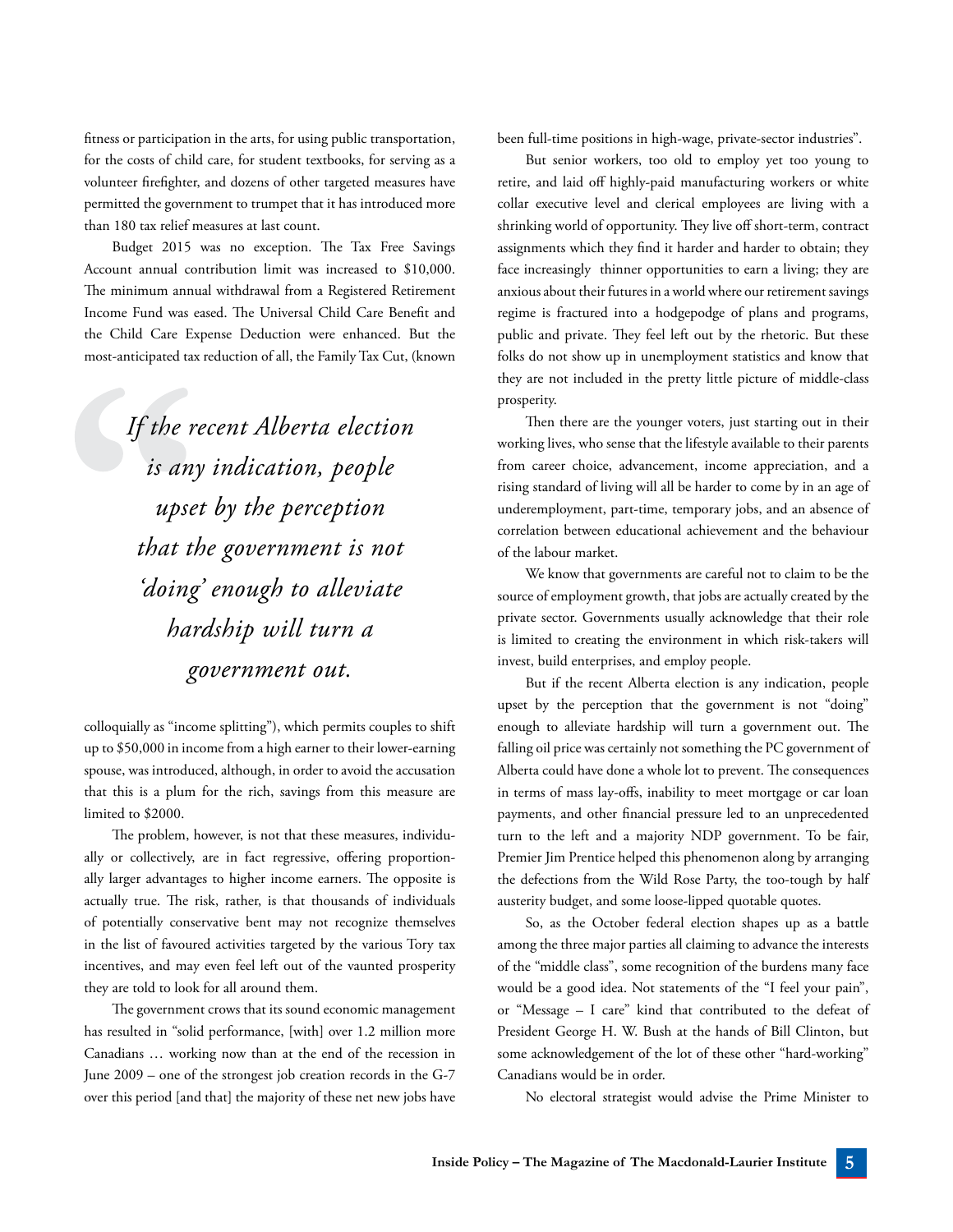

Electors don't vote for a laundry list of 'what have you done for me lately? (ctv.ca)

dismantle the system of much-beloved targeted tax measures on which the Conservatives have built their appeal to a strong swath of the Canadian middle, certainly not before an election. But it would not be inconsistent with Conservative philosophy to grasp that:

• one really good way to boost investment and employment is to lower the marginal tax rate across the board, and

• after the election, a revenue neutral tax reform which eliminated many if not most preferences, credits, deductions, and other tax expenditures in exchange for a meaningful reduction in rates would be a strong boost to the economy.

The opposition's reaction to the budget appeared anxious enough to scrap some of the new proposed tax expenditures, but the push from the Liberals to scrap the government's package of family benefits including the income-splitting tax measures, and cancel the near doubling of tax-free savings account limits actually has less to do with preferring tax relief over targeted preferences than with objecting to the fact that the cost of these measures will leave the cupboard bare for a future government. The big spenders do not like a strategy which "starves the beast" by limiting the resources available to fund new big ticket initiatives!

As for the NDP, they have said that they would roll back income-splitting and keep the TFSA limit at its original \$5500. They would, however, keep the boost to the universal child care benefit and the tax cut from 11 percent to nine percent for small businesses.

By proposing a \$3-billion tax hike on the "wealthiest"

Canadians, creating a new tax bracket of 33 percent for Canadians who make more than \$200,000 a year, Liberal Leader Justin Trudeau makes it clear that his is not a strategy of broad-based tax relief.

Canadians earning \$200,000 do not think of themselves as wealthy. Remember when former Finance Minister Michael Wilson got into trouble by declaring that "Canada suffers from an acute shortage of rich people"? He meant that our income distribution is bulked up around median numbers, so that "tax the rich" is a futile political strategy. A new, higher top tax bracket is the antithesis of what we need if promoting saving, investment, and enterprise is how we propose to create growth and employment.

So the dilemma is that the highly popular, loyalty-inspiring tax breaks are the core of the Conservative platform and the opposition parties threaten to dismantle them at their political peril, particularly if not in exchange for lower tax rates. Music lessons and girls' soccer, not to mention help with child care expenses, are in themselves a kinder, gentler image for the government to project, as are ways to augment savings for retirement.

The stimulating effect of significantly lower personal and corporate income tax rates takes time to work its way through the economy. Also, the process by which growth is generated in a free market economy is not completely understood by many.

How then can the government put a more attractive, less severe face on its platform offering without appearing to abandon its core political base? The answer lies in communicating messages of trust and hope. Trust, because electors don't vote